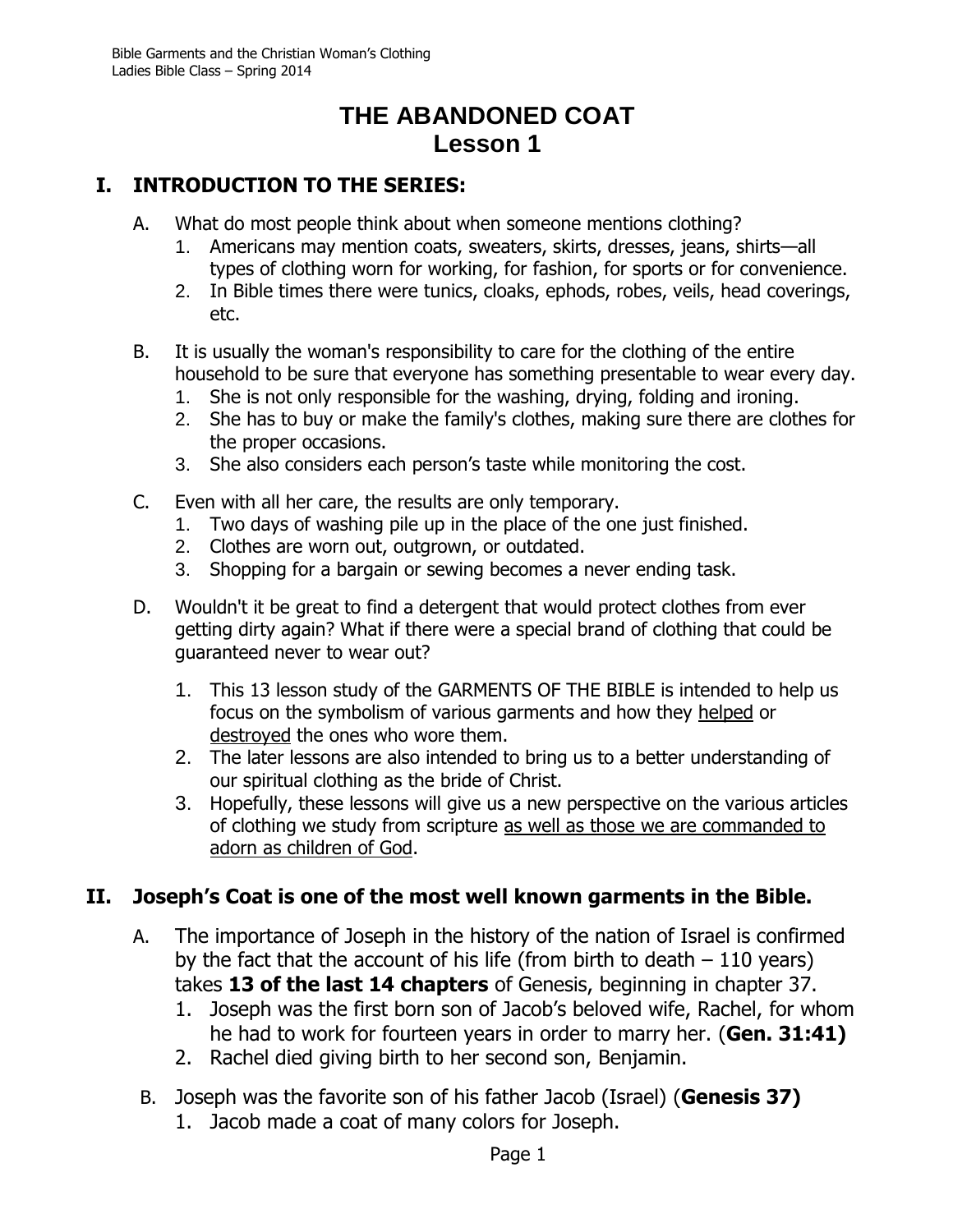- 2. When his ten older brothers saw his "favored status" they hated Joseph so much that they could not even speak peaceably to him.
- 3. At the age of 17 Jacob began to have dreams that caused them to hate him even more.
	- a. Joseph told his brothers his dream: "*There we were, binding sheaves in the field. Then behold, my sheaf arose and also stood upright; and indeed your sheaves stood all around and bowed down to my sheaf.*" (Genesis 37:7)
	- b. His brothers realized that his dream indicated that Joseph would rule over them which fueled their hatred for him even more.
	- c. Joseph told his brothers of his second dream: *"And this time, the sun, the moon, and the eleven stars bowed down to me."*
	- d. Joseph's father rebuked him for suggesting that his father and mother and brothers would all bow down to earth before him.
	- e. By this time his brothers became **envious**. (Genesis 37:11)
- 4. Jacob sent the ten older sons out to the field to care for their flock.
	- a. After a while, Jacob sent Joseph out to check on them.
	- b. When they saw him coming, they decided to kill him.
	- c. Reuben said they should not kill him, but leave him in a pit that he could not get out of (thinking he could come back to rescue him).
	- d. The others agreed with Reuben, but when Ruben was with the flock, they saw a band of Ishmaelite traders traveling to Egypt passing by and they decided to sell Joseph to them.
	- e. When Reuben returned and found Joseph gone, he was upset. But they all devised a plan to keep their father from finding out what they had done. They took his famous "coat of many colors" and covered it with lambs blood as proof to their father that harm had come to him.
	- f. Jacob assumed that Joseph had been eaten by a wild animal and he grieved so that none of his sons could comfort him.
- C. Joseph was taken to Egypt and sold to Potiphar, the captain of the guard of Pharaoh's army. (**Genesis 39**)
	- 1. The Lord made everything that Joseph did prosper, so that Potiphar put Joseph in charge of everything he owned.
	- 2. Joseph was a very handsome young man and Potiphar's wife tried many times unsuccessfully to seduce him.
	- 3. Joseph told her that he could not do such a thing to Potiphar who had put such trust in him, but she continued day after day.
	- 4. One day Joseph was in Potiphar's house and no one was there except Potiphar's wife. She approached Joseph again and took hold of his garment, but Joseph slipped out of the garment and left it with her as he ran out of the house. (verse 12)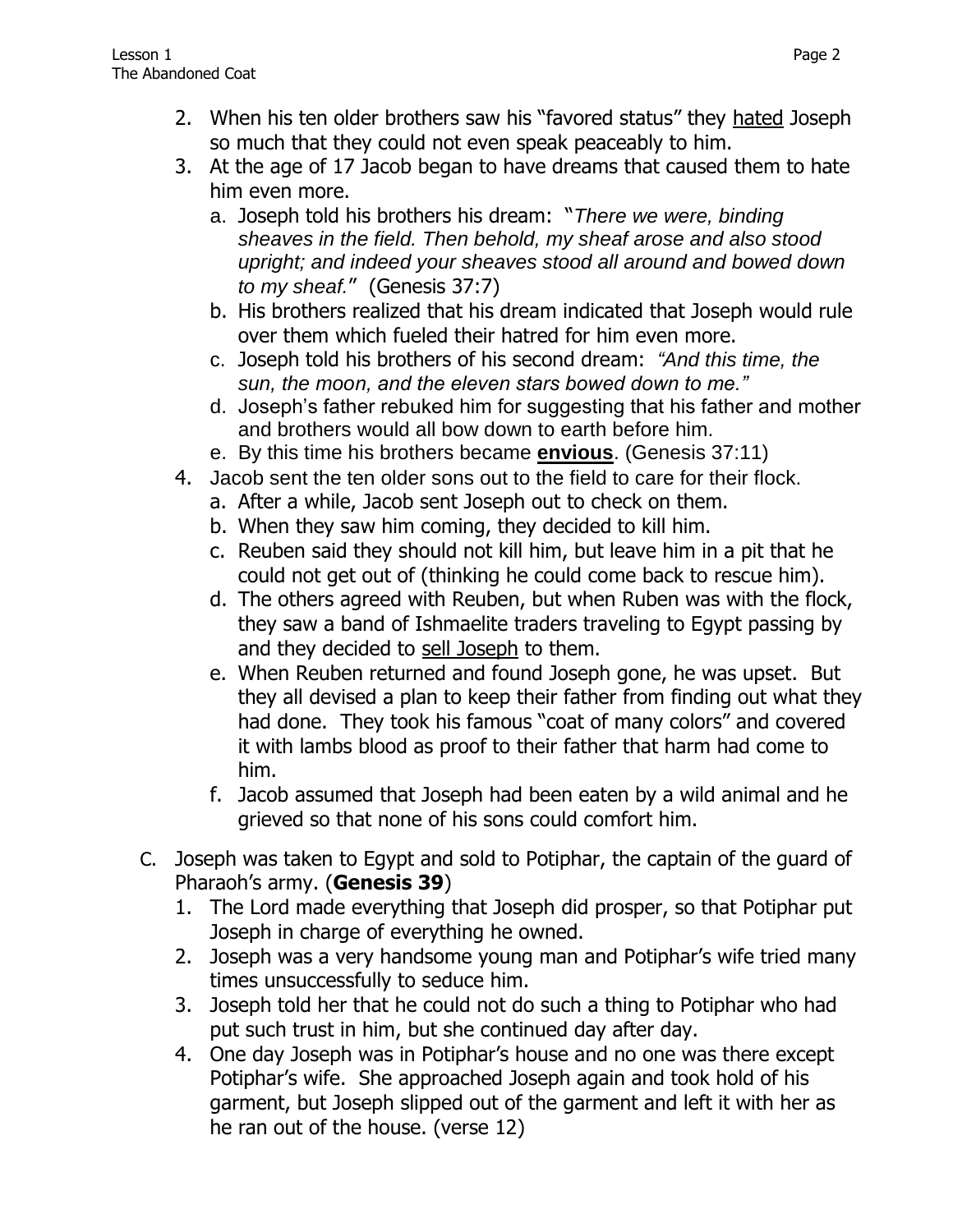- 5. Potiphar's wife was furious and saw that she had an opportunity to punish Joseph so she called the men of the household inside and showed them Joseph's garment. She claimed that Joseph had attacked her and when she screamed, he ran out leaving his garment.
- 6. Potiphar believed his wife and in his anger, he had Joseph thrown into prison. But the Lord continued to bless Joseph by giving him favor in the eyes of the prison keeper so that Joseph was put in charge of all the other prisoners. All that he did prospered.
- D. Joseph interprets dreams in prison. (**Genesis 40**)
	- 1. While Joseph was in prison the king also put his chief butler and chief baker into prison.
	- 2. They each had a dream that disturbed them because there was no one to interpret the dreams.
	- 3. When Joseph saw that they were upset, he asked to hear the dreams and he interpreted them both.
		- a. The chief butler dreamed that there were three vines that produced buds, then blossoms, then clusters of grapes. Suddenly the cup of the Pharaoh appeared in his hand and the butler squeezed the grapes into the cup and gave it to the Pharaoh.
			- 1) the vines represented three days
			- 2) the king would restore the butler to his previous job
			- 3) Joseph asked the butler to mention his situation to the Pharaoh and try to get him out of prison.
		- b. The chief baker dreamed that there were three baskets stacked on his head. In the top basket were all kinds of breads. But the birds came and ate the bread from the basket.
			- 1) the baskets were three days
			- 2) the baker would be hanged and the birds would eat his flesh.
		- c. On the third day the butler was released and given his job back and the baker was hanged. But the butler did not remember to speak to the Pharaoh about Joseph.
- E. The Pharaoh finally needs Joseph to interpret his disturbing dream. (**Genesis 41**)
	- 1. Joseph spent two more years in prison after the release of the butler.
	- 2. The Pharaoh had two disturbing dreams:
		- a. Pharaoh stood by a river and saw seven fat cows come up out of the river, followed by seven skinny cows who came up out of the river and ate the seven fat cows.
		- b. Pharaoh seven good, plump heads of grain came up on one stalk, followed by seven thin, blighted heads that ate the seven plump heads.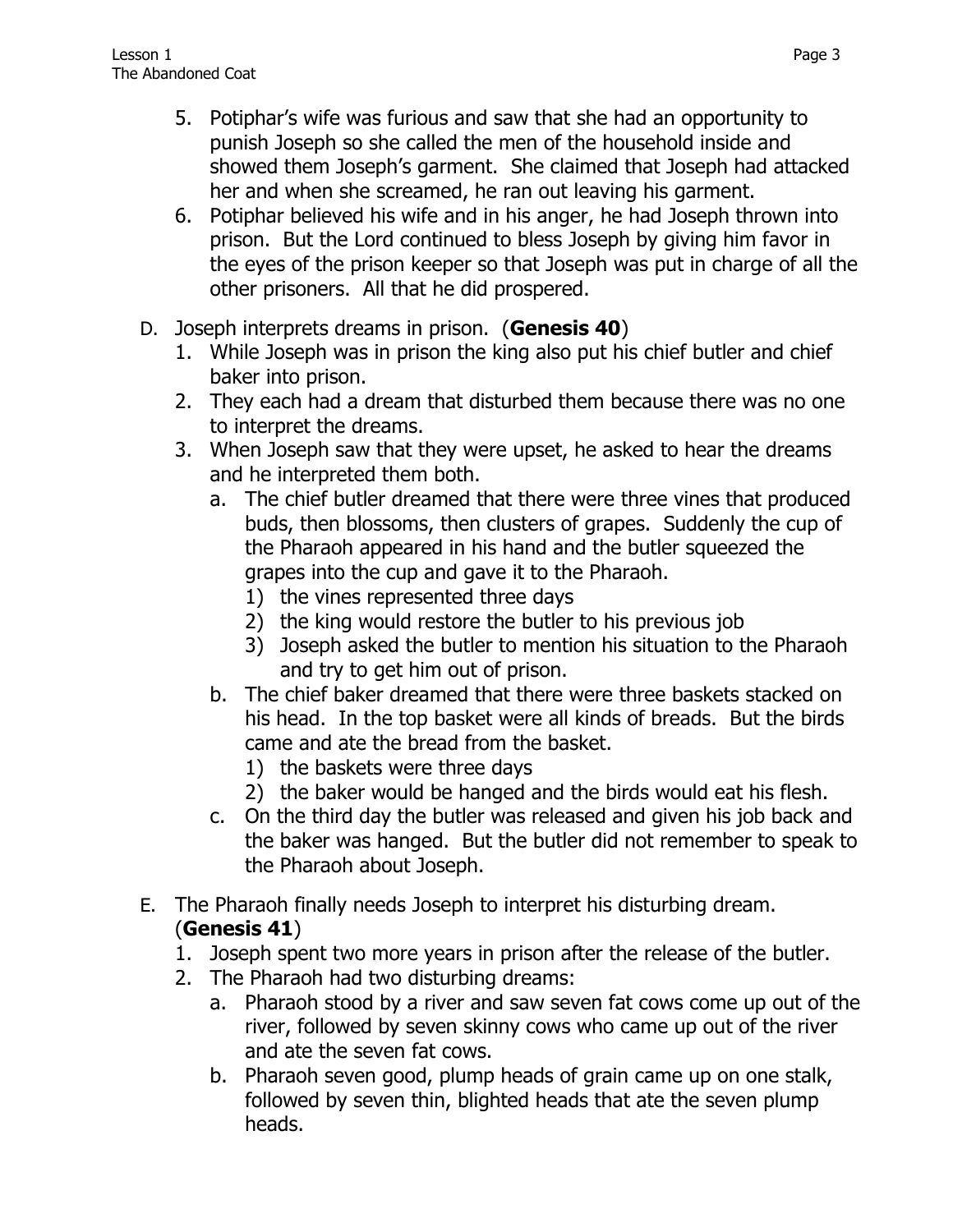- c. The butler finally remembered that Joseph had interpreted his dream correctly, so Pharaoh called for Joseph to interpreted his two dreams:
	- 1) Joseph told Pharaoh that it would be God who would bring the interpretation of the Pharaoh's dreams.
	- 2) the dreams both meant the same thing
	- 3) the fat cows and the plump grain represent seven years of plenty in the land
	- 4) the skinny cows and the thin grain represent seven years of famine in the land
- F. Joseph counseled Pharaoh to prepare for famine.
	- 1. He suggested that Pharaoh choose a wise man to be over all Egypt.
	- 2. Appoint officers to collect 1/5 of the crops for each of the seven years of plenty to store up for use in the seven years of famine.
	- 3. Pharaoh decided that since God had given Joseph this information that there was no one more wise and discerning in the land than Joseph.
	- 4. Joseph was 30 years old when he was made second in command over all of Egypt. By this time he had been in Egypt for about 13 years.

## **III. Two garments had a great affect on the life of Joseph.**

- A. His coat of many colors was an infuriating reminder to his ten older brothers that Joseph was his father's favorite.
	- 1. The brothers were full of envy toward Joseph instead of loving him as their brother.
	- 2. Their envy turned to hate. (Genesis 37)
	- 3. Their hate turned to thoughts of murder.
	- 4. However, God had different plans for Joseph. The caravan of Ishmaelites must be viewed as God's providence in providing protection of Joseph's life from his brothers.
	- 5. Joseph probably did not consider those circumstances as beneficial, but he could not know what God had in store for his life.
- B. This is a lesson we can still appropriate for ourselves today.
	- 1. **[Proverbs 14:30](http://www.biblegateway.com/passage/?search=Proverbs+14:30&version=NKJV)** "A sound heart is life to the body, But **envy** is rottenness to the bones."
	- 2. Envy is a dangerous emotion because it can so easily evolve into hate.
	- 3. Jesus taught that even the most dangerous sin of murder begins with anger that is nurtured and allowed to grow: **Matthew 5:21-24** –  $x^{21}$  "You have heard that it was said to those of old, 'You shall not murder, and whoever murders will be in danger of the judgment.' <sup>22</sup> But I say to you that <u>whoever is angry with his brother without a cause shall</u> be in danger of the judgment. And whoever says to his brother, 'Raca!' shall be in danger of the council. But whoever says, 'You fool!' shall be in danger of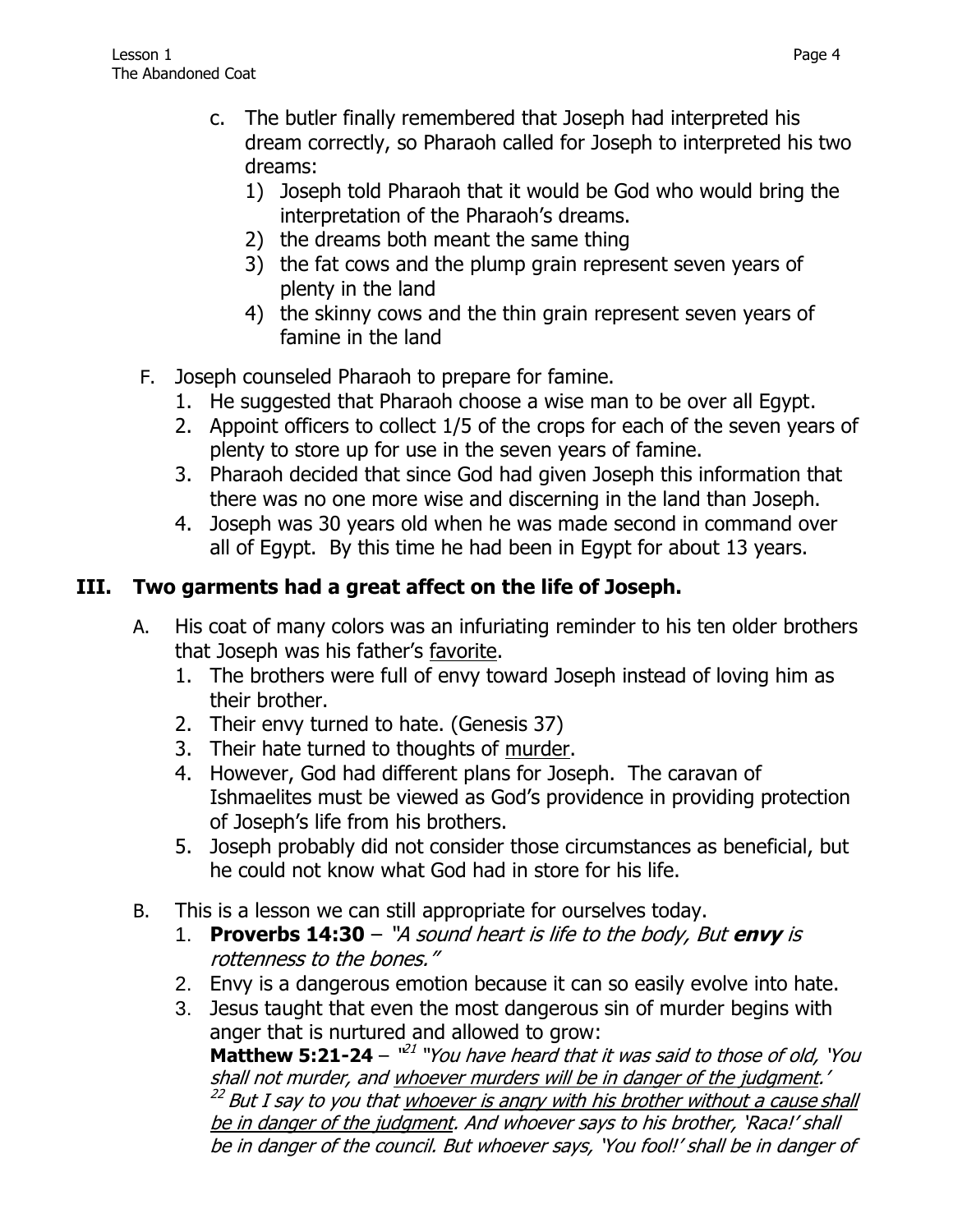hell fire. <sup>23</sup> Therefore if you bring your gift to the altar, and there remember that your brother has something against you, <sup>24</sup> leave your gift there before the altar, and go your way. First be reconciled to your brother, and then come and offer your gift."

- 4. Even Pilate knew that the Jews had handed Jesus over to him to be murdered because of envy. (**Matthew 27:17-18)**
- C. Joseph's second garment was used against him when Potiphar's wife set a sinful trap for Joseph.
	- 1. Although Joseph's ten older brothers intended that harm should come to him, God blessed Joseph in everything he did after he was sold to a band of Ishmaelites.
	- 2. Imagine the bargain Potiphar thought he had made by buying Joseph as a slave when he saw that everything Joseph touched became success.
	- 3. Potiphar was so impressed that he placed everything he owned under Joseph's control (except his wife).
	- 4. Unfortunately, Potiphar's wife was not a virtuous woman. She saw the handsome young man and the scripture says "she looked longingly at him".
	- 5. With no apparent regard for her husband, she shamelessly pursued Joseph.
	- 6. Joseph tried to explain that he could not do such an evil thing to his master who had entrusted all of his wealth to Joseph's care, and day after day he continued to rebuffed her advances.
	- 7. The depth of Potiphar's wife's depravity is exhibited when she set a trap for Joseph when no one was in the house.
	- 8. When Joseph saw that she was being very aggressive by grabbing his garment, he pulled his arms out of the garment and left it in her hands. Joseph ran out of the house to escape her clutches.
	- 9. Potiphar's wife was infuriated by Joseph's rejection so she accused him of attacking her and used his garment as proof of his crime.
- D. Joseph's second garment was the evidence of Joseph's pure heart in the face of great temptation.
	- 1. Like the harlot in **Proverbs 7:6-27**, Potiphar's wife had laid a trap for Joseph and thought to take him by her trickery.
	- 2. She was vulgar and deceitful of heart, in stark contrast to the purity of heart and modesty which becomes women professing godliness (**1 Timothy 2:10**).
- E. What lessons can we take from these events in Joseph's life?
	- 1. Notice how the temptation to sin came to Joseph. It was not presented to him as a hideous, fire-breathing monster, but as something soft and enticing—something perhaps that he might do and nobody would ever know.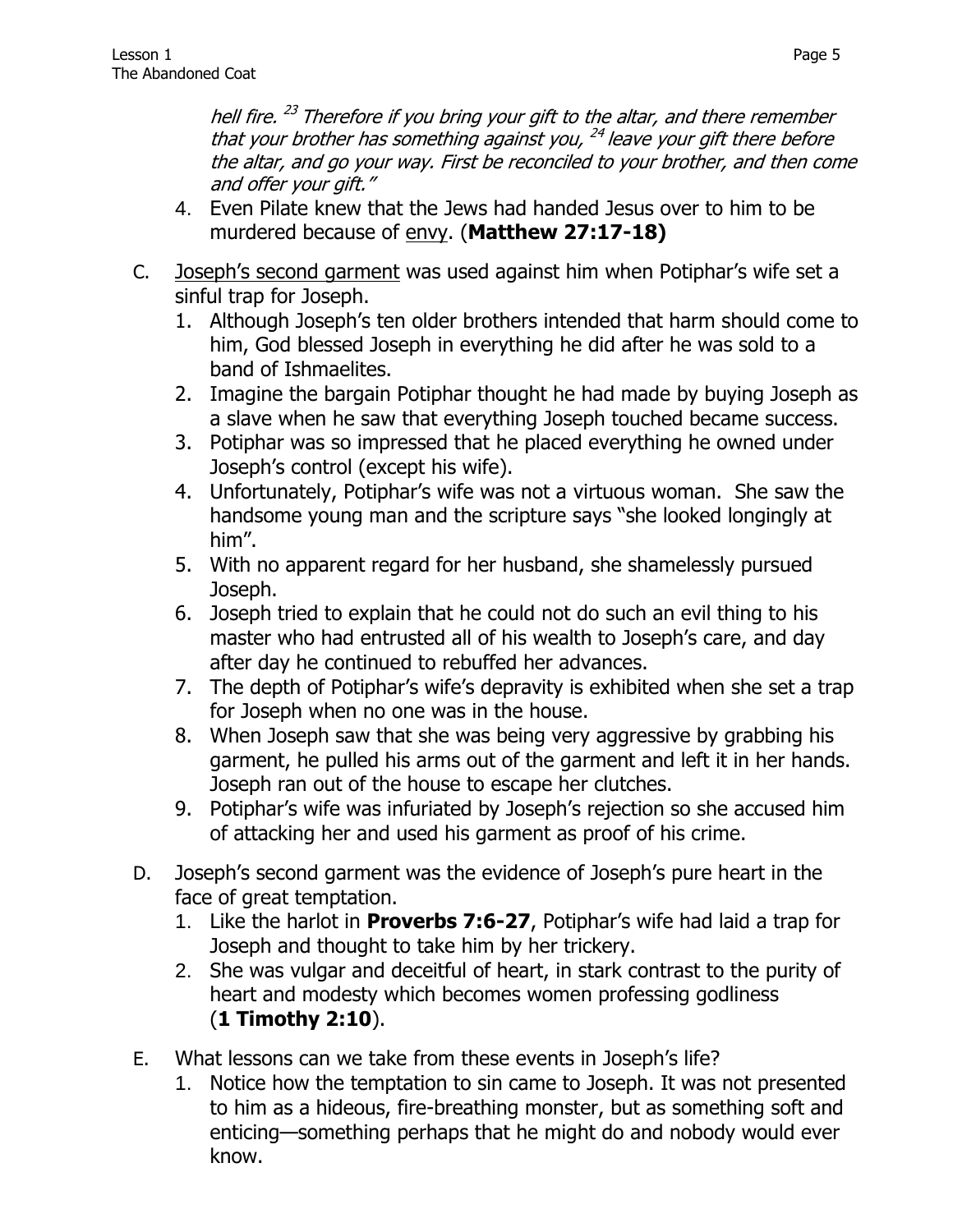- *3.* Our Heavenly Father describes the Devil as going about like a roaring lion in **1 Peter 5:8** – "Be sober, be vigilant; because your adversary the devil walks about like a roaring lion, seeking whom he may devour."
- 4. The ones who are tempted usually do not see him like that because he crouches secretly and pounces suddenly as the deed is done.
- *5.* What the unwary person may see is Satan disguised as an angel of light, in **2 Corinthians 11:14-15** – " 13 For such are false apostles, deceitful workers, transforming themselves into apostles of Christ.<sup>14</sup> And no wonder! For Satan himself transforms himself into an angel of light.  $^\mathrm{15}$  Therefore it is no great thing if his ministers also transform themselves  $^\mathrm{15}$ into ministers of righteousness, whose end will be according to their works.
- F. God offers many, many alternatives to sin. **1 Corinthians 10:13** – "There hath no temptation taken you but such as is common to man: but God is faithful, who will not suffer you to be tempted above that ye are able; but **will with the temptation also make a way to escape** , that ye may be able to bear it."
	- 1. The simplest way to escape temptation is to RUN away:
		- **1 Corinthians 6:18** "*Flee sexual immorality. Every sin that a man does is outside the body, but he who commits sexual immorality sins against his own body."*
		- **2 Timothy 2:22** "Flee also youthful lusts: but follow righteousness, faith, charity, peace, with them that call on the Lord out of a pure heart".
	- 2. The wisest way to escape temptation is to AVOID the sources that provide it.
		- a. **[1 Thessalonians 5:22](http://www.biblegateway.com/passage/?search=1%20Thessalonians+5:22&version=NKJV)** "Abstain from every form of evil."
		- b. **Psalm 1:1** *– "*Blessed is the man who walks not in the counsel of the ungodly, nor stands in the path of sinners, nor sits in the seat of the scornful; But his delight is in the law of the LORD, and in His law he meditates day and night."
		- c. **[1 Corinthians 15:33](http://www.biblegateway.com/passage/?search=1%20Corinthians+15:33&version=NKJV)** "Do not be deceived: "Evil company corrupts good habits."
		- d. **[Proverbs 12:26](http://www.biblegateway.com/passage/?search=Proverbs+12:26&version=NKJV)** "The righteous should choose his friends carefully, For the way of the wicked leads them astray."
	- 3. Sometimes, however, we must just stand firm and RESIST it. **James 4:7** – "Submit yourselves therefore to God. Resist the devil, and he will flee from you".
		- a. Joseph had "resisted" Potiphar's wife over and over, but when all else failed he had to simply run away.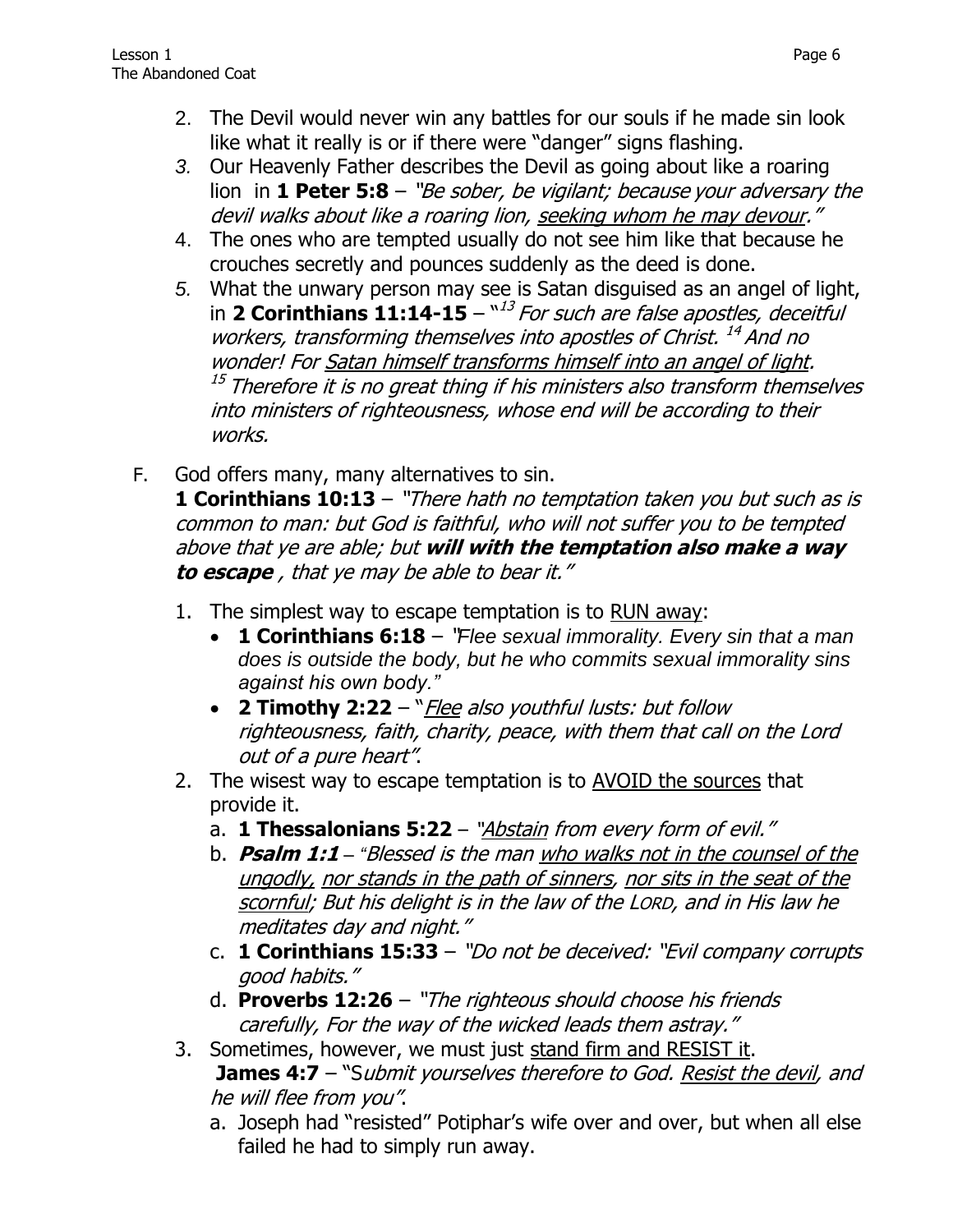- b. Viewing his action from the eyes of the world, that may have seemed cowardly, but in the eyes of God he behaved admirably.
- c. Joseph was righteous and suffered for it, but he was blessed in so many amazing ways by God for his faithfulness.

**1 Peter 2:20** – "For what credit is it if, when you are beaten for your faults, you take it patiently? But when you do good and suffer, if you take it patiently, this is commendable before God."

- d. 2 **Peter 2:20** "<sup>20</sup>For **if**, after they have escaped the pollutions of the world through the knowledge of the Lord and Savior Jesus Christ, they are again entangled in them and overcome, the latter end is worse for them than the beginning.
- 4. Another way to help us resist temptation is to fortify our minds and our spirits through God's word.
	- a. **Psalm 119:11** " Your word I have hidden in my heart, that I might not sin against You."
	- b. **[Psalm 119:15](http://www.biblegateway.com/passage/?search=Psalm+119:15&version=NKJV)** "I will meditate on Your precepts, And contemplate Your ways."
	- c. **[Colossians 3:16](http://www.biblegateway.com/passage/?search=Colossians+3:16&version=NKJV)** "Let the word of Christ dwell in you richly in all wisdom, teaching and admonishing one another in psalms and hymns and spiritual songs, singing with grace in your hearts to the Lord."
	- d. **[2 Timothy 2:15](http://www.biblegateway.com/passage/?search=2%20Timothy+2:15&version=NKJV)** "Be diligent to present yourself approved to God, a worker who does not need to be ashamed, rightly dividing the word of truth."
	- e. **[Hebrews 4:12](http://www.biblegateway.com/passage/?search=Hebrews+4:12&version=NKJV)** "For the word of God *is* living and powerful, and sharper than any two-edged sword, piercing even to the division of soul and spirit, and of joints and marrow, and is a discerner of the thoughts and intents of the heart."
	- f. **Hebrews 5:12-14**  $^{\text{N12}}$  For though by this time you ought to be teachers, you need *someone* to teach you again the first principles of the oracles of God; and you have come to need milk and not solid food.  $^{13}$  For everyone who partakes *only* of milk *is* unskilled in the word of righteousness, for he is a babe.  $^{14}$  But solid food belongs to those who are of full age, *that is*, those who by reason of use have their senses exercised to discern both good and evil."
- G. Can we each apply this lesson to ourselves honestly?
	- 1. The problem with lessons about adultery or immorality is that we often take them lightly because we just know that we could never be tempted in such an evil way. Really?
		- a. Approximately 10 years ago, within the space of six months, I learned that two Christian women I knew well, both preacher's wives, left their husbands of 40 years for other men.
		- b. One of these women had been my dear friend for over 20 years.